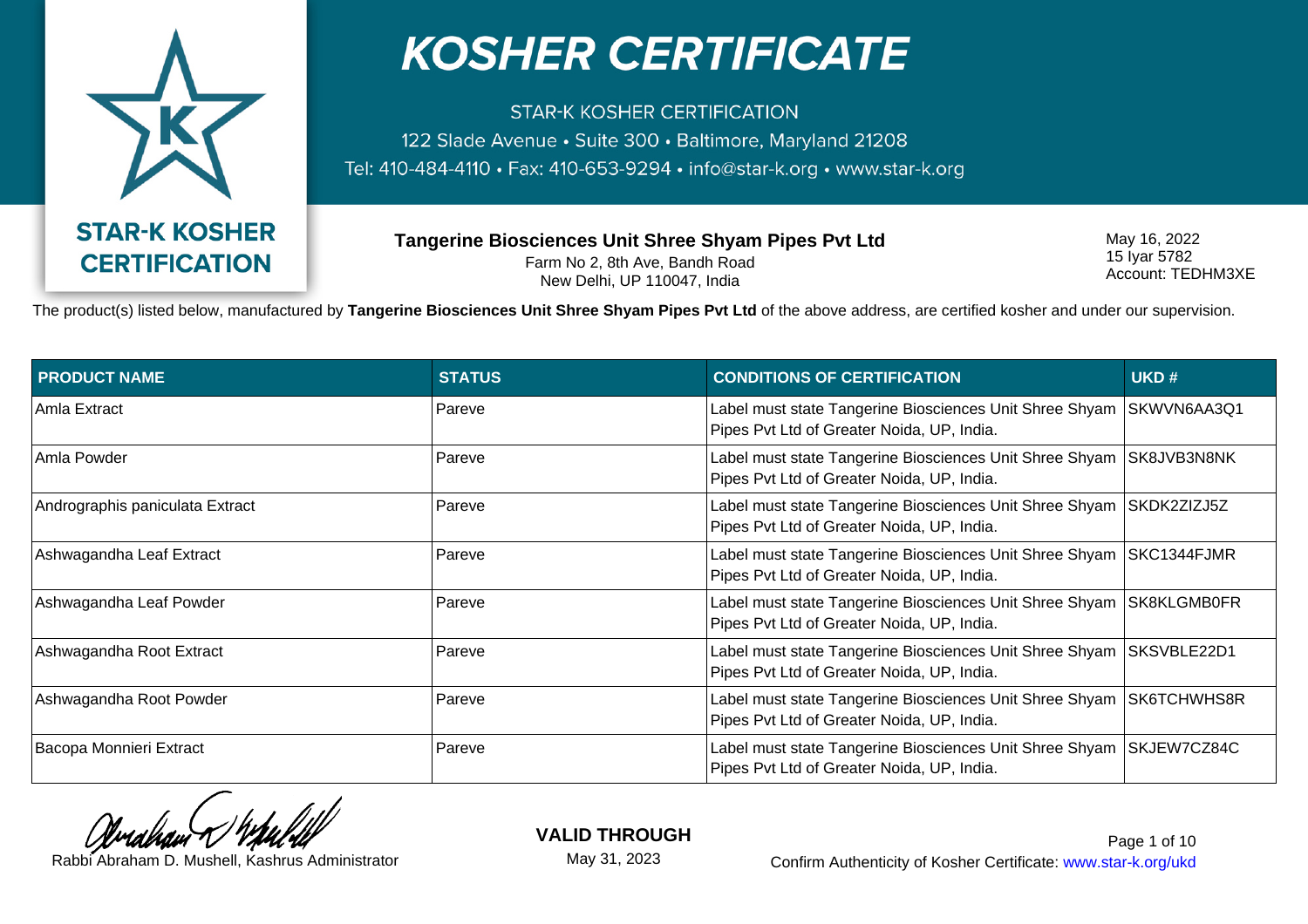

**STAR-K KOSHER CERTIFICATION** 122 Slade Avenue · Suite 300 · Baltimore, Maryland 21208 Tel: 410-484-4110 · Fax: 410-653-9294 · info@star-k.org · www.star-k.org

**Tangerine Biosciences Unit Shree Shyam Pipes Pvt Ltd** Farm No 2, 8th Ave, Bandh Road New Delhi, UP 110047, India

May 16, 2022 15 Iyar 5782 Account: TEDHM3XE

The product(s) listed below, manufactured by **Tangerine Biosciences Unit Shree Shyam Pipes Pvt Ltd** of the above address, are certified kosher and under our supervision.

| <b>PRODUCT NAME</b>         | <b>STATUS</b> | <b>CONDITIONS OF CERTIFICATION</b>                                                                    | UKD#               |
|-----------------------------|---------------|-------------------------------------------------------------------------------------------------------|--------------------|
| Bacopa Monnieri Powder      | Pareve        | Label must state Tangerine Biosciences Unit Shree Shyam<br>Pipes Pvt Ltd of Greater Noida, UP, India. | SKIVYQ1VXAU        |
| Beetroot Powder             | Pareve        | Label must state Tangerine Biosciences Unit Shree Shyam<br>Pipes Pvt Ltd of Greater Noida, UP, India. | SKN5LYWDJ3E        |
| Bitter Melon Extract        | Pareve        | Label must state Tangerine Biosciences Unit Shree Shyam<br>Pipes Pvt Ltd of Greater Noida, UP, India. | SKP25TJY5ZJ        |
| Bitter Melon Powder         | Pareve        | Label must state Tangerine Biosciences Unit Shree Shyam<br>Pipes Pvt Ltd of Greater Noida, UP, India. | <b>SKXEHCONXBK</b> |
| <b>Black Pepper Extract</b> | Pareve        | Label must state Tangerine Biosciences Unit Shree Shyam<br>Pipes Pvt Ltd of Greater Noida, UP, India. | SKBTT0TLRMI        |
| <b>Black Pepper Powder</b>  | Pareve        | Label must state Tangerine Biosciences Unit Shree Shyam<br>Pipes Pvt Ltd of Greater Noida, UP, India. | SKFVRSXIVUC        |
| Boswellia Extract           | Pareve        | Label must state Tangerine Biosciences Unit Shree Shyam<br>Pipes Pvt Ltd of Greater Noida, UP, India. | SKFYK8TCL84        |
| Broccoli Extract            | Pareve        | Label must state Tangerine Biosciences Unit Shree Shyam<br>Pipes Pvt Ltd of Greater Noida, UP, India. | <b>SKLKF6AV2IK</b> |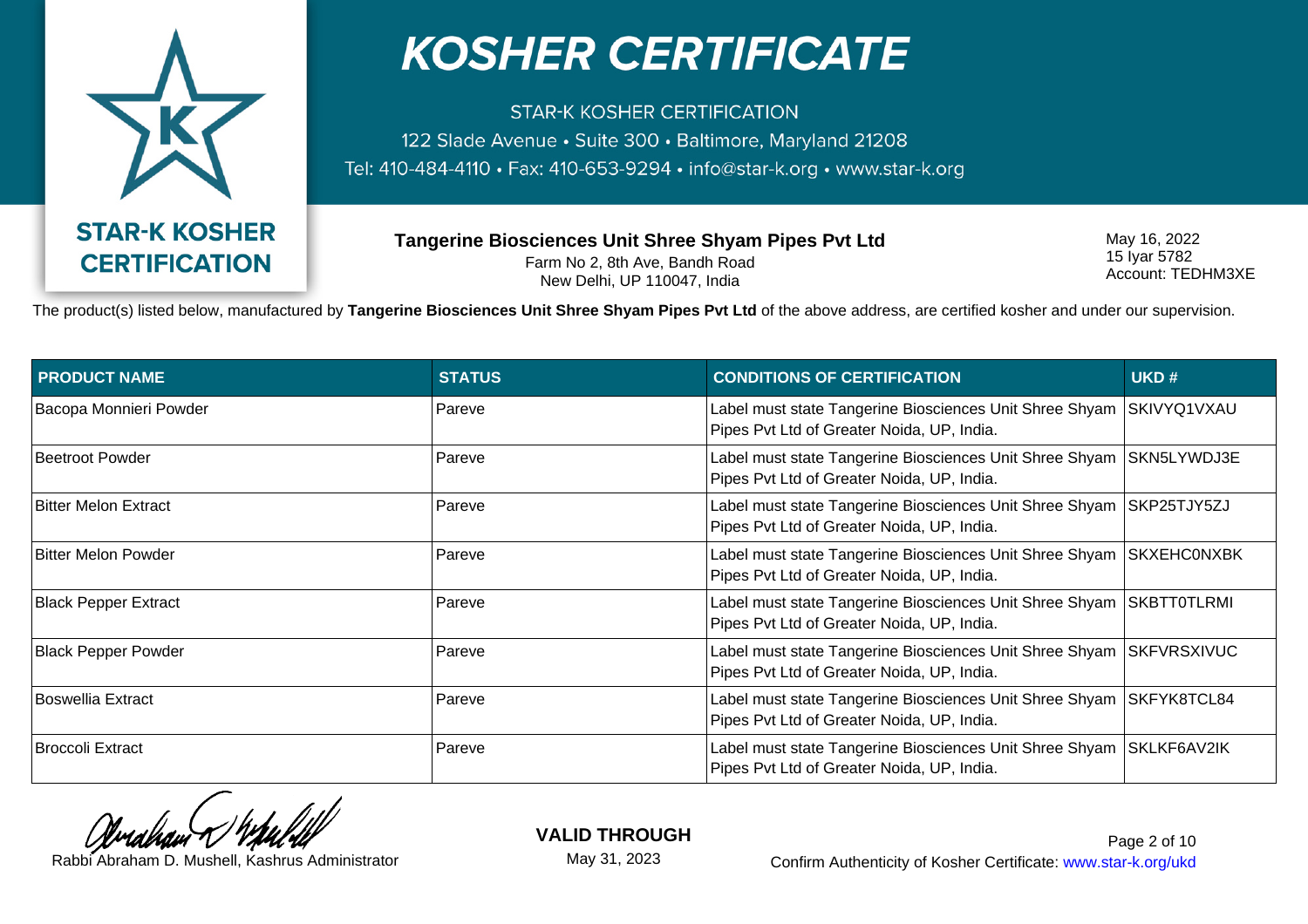

**STAR-K KOSHER CERTIFICATION** 122 Slade Avenue · Suite 300 · Baltimore, Maryland 21208 Tel: 410-484-4110 · Fax: 410-653-9294 · info@star-k.org · www.star-k.org

**Tangerine Biosciences Unit Shree Shyam Pipes Pvt Ltd** Farm No 2, 8th Ave, Bandh Road New Delhi, UP 110047, India

May 16, 2022 15 Iyar 5782 Account: TEDHM3XE

The product(s) listed below, manufactured by **Tangerine Biosciences Unit Shree Shyam Pipes Pvt Ltd** of the above address, are certified kosher and under our supervision.

| <b>PRODUCT NAME</b>       | <b>STATUS</b> | <b>CONDITIONS OF CERTIFICATION</b>                                                                                  | UKD#        |
|---------------------------|---------------|---------------------------------------------------------------------------------------------------------------------|-------------|
| Carrot Seed Oil           | Pareve        | Label must state Tangerine Biosciences Unit Shree Shyam<br>Pipes Pvt Ltd of Greater Noida, UP, India.               | SKVYJTC6Q0D |
| Centella asiatica Extract | Pareve        | Label must state Tangerine Biosciences Unit Shree Shyam   SK1FR8RGLRL<br>Pipes Pvt Ltd of Greater Noida, UP, India. |             |
| Centella asiatica Powder  | Pareve        | Label must state Tangerine Biosciences Unit Shree Shyam   SK8B8QNTQEB<br>Pipes Pvt Ltd of Greater Noida, UP, India. |             |
| Cinnamon Extract          | Pareve        | Label must state Tangerine Biosciences Unit Shree Shyam<br>Pipes Pvt Ltd of Greater Noida, UP, India.               | SKCHU5ZN684 |
| Cinnamon Powder           | Pareve        | Label must state Tangerine Biosciences Unit Shree Shyam SK2VVNT28U3<br>Pipes Pvt Ltd of Greater Noida, UP, India.   |             |
| ∣Cissus Extract           | Pareve        | Label must state Tangerine Biosciences Unit Shree Shyam   SKNM38VTI3H<br>Pipes Pvt Ltd of Greater Noida, UP, India. |             |
| Cissus Powder             | Pareve        | Label must state Tangerine Biosciences Unit Shree Shyam<br>Pipes Pvt Ltd of Greater Noida, UP, India.               | SKKEJZC75MS |
| Cocoa Extract             | Pareve        | Label must state Tangerine Biosciences Unit Shree Shyam SKS5PCBRKT4<br>Pipes Pvt Ltd of Greater Noida, UP, India.   |             |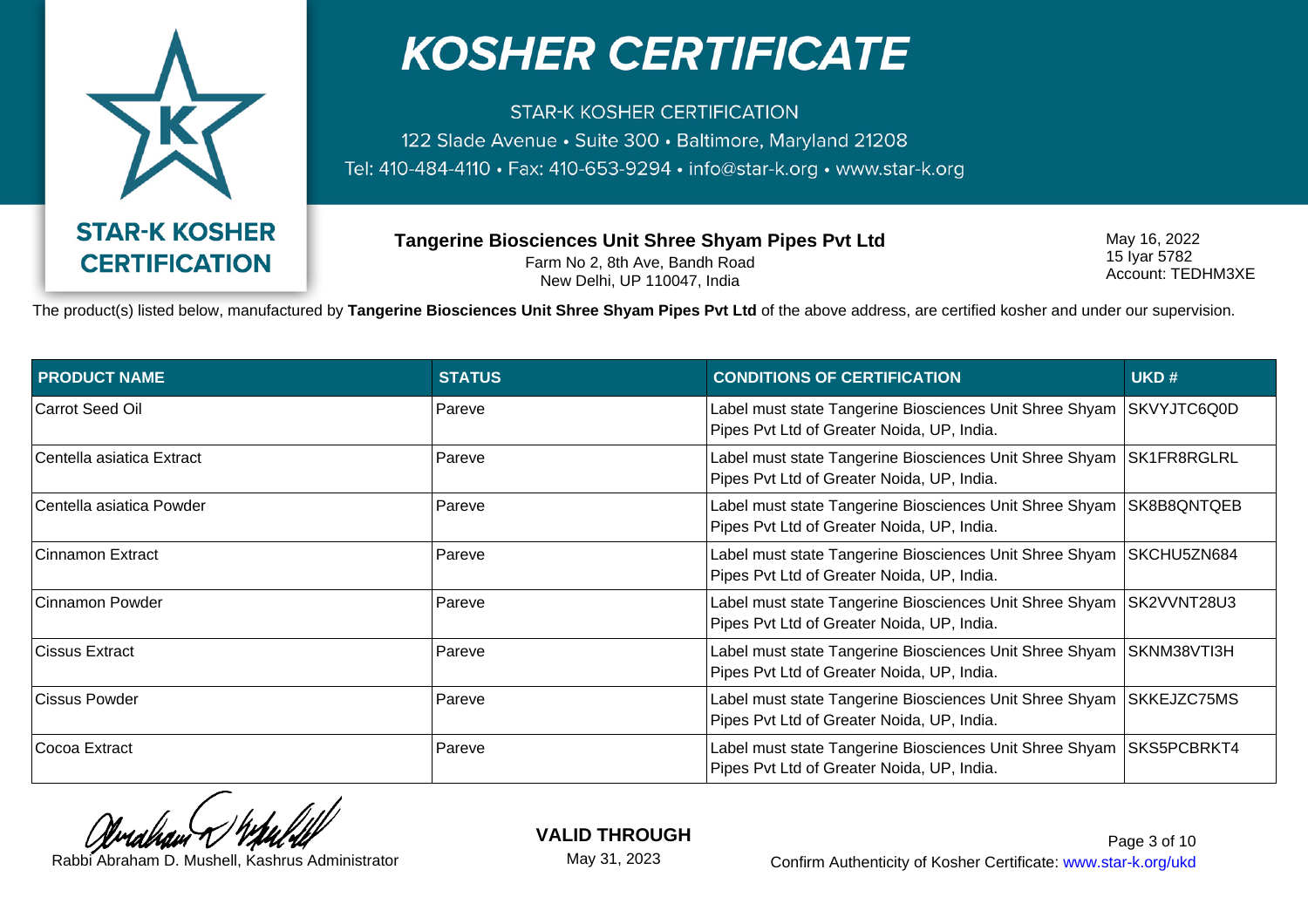

**STAR-K KOSHER CERTIFICATION** 122 Slade Avenue · Suite 300 · Baltimore, Maryland 21208 Tel: 410-484-4110 · Fax: 410-653-9294 · info@star-k.org · www.star-k.org

**Tangerine Biosciences Unit Shree Shyam Pipes Pvt Ltd** Farm No 2, 8th Ave, Bandh Road New Delhi, UP 110047, India

May 16, 2022 15 Iyar 5782 Account: TEDHM3XE

The product(s) listed below, manufactured by **Tangerine Biosciences Unit Shree Shyam Pipes Pvt Ltd** of the above address, are certified kosher and under our supervision.

| <b>PRODUCT NAME</b>       | <b>STATUS</b> | <b>CONDITIONS OF CERTIFICATION</b>                                                                                  | UKD# |
|---------------------------|---------------|---------------------------------------------------------------------------------------------------------------------|------|
| Coleus forskohlii Extract | Pareve        | Label must state Tangerine Biosciences Unit Shree Shyam SKZUSFR3ZC1<br>Pipes Pvt Ltd of Greater Noida, UP, India.   |      |
| ⊺Coleus forskohlii Powder | Pareve        | Label must state Tangerine Biosciences Unit Shree Shyam   SKGDWBW4GV4<br>Pipes Pvt Ltd of Greater Noida, UP, India. |      |
| Coriander Leaf Extract    | Pareve        | Label must state Tangerine Biosciences Unit Shree Shyam SKVCTXRGJQY<br>Pipes Pvt Ltd of Greater Noida, UP, India.   |      |
| Coriander Leaf Powder     | Pareve        | Label must state Tangerine Biosciences Unit Shree Shyam SKNKKLXBXSI<br>Pipes Pvt Ltd of Greater Noida, UP, India.   |      |
| Coriander Seed Extract    | Pareve        | Label must state Tangerine Biosciences Unit Shree Shyam   SKZEXQAAGYI<br>Pipes Pvt Ltd of Greater Noida, UP, India. |      |
| Coriander Seed Powder     | Pareve        | Label must state Tangerine Biosciences Unit Shree Shyam SK5RIU5QWZQ<br>Pipes Pvt Ltd of Greater Noida, UP, India.   |      |
| Curcumin Extract          | Pareve        | Label must state Tangerine Biosciences Unit Shree Shyam SKLCDK5BEK0<br>Pipes Pvt Ltd of Greater Noida, UP, India.   |      |
| Curcumin Powder           | Pareve        | Label must state Tangerine Biosciences Unit Shree Shyam SKQ4QUMDWRQ<br>Pipes Pvt Ltd of Greater Noida, UP, India.   |      |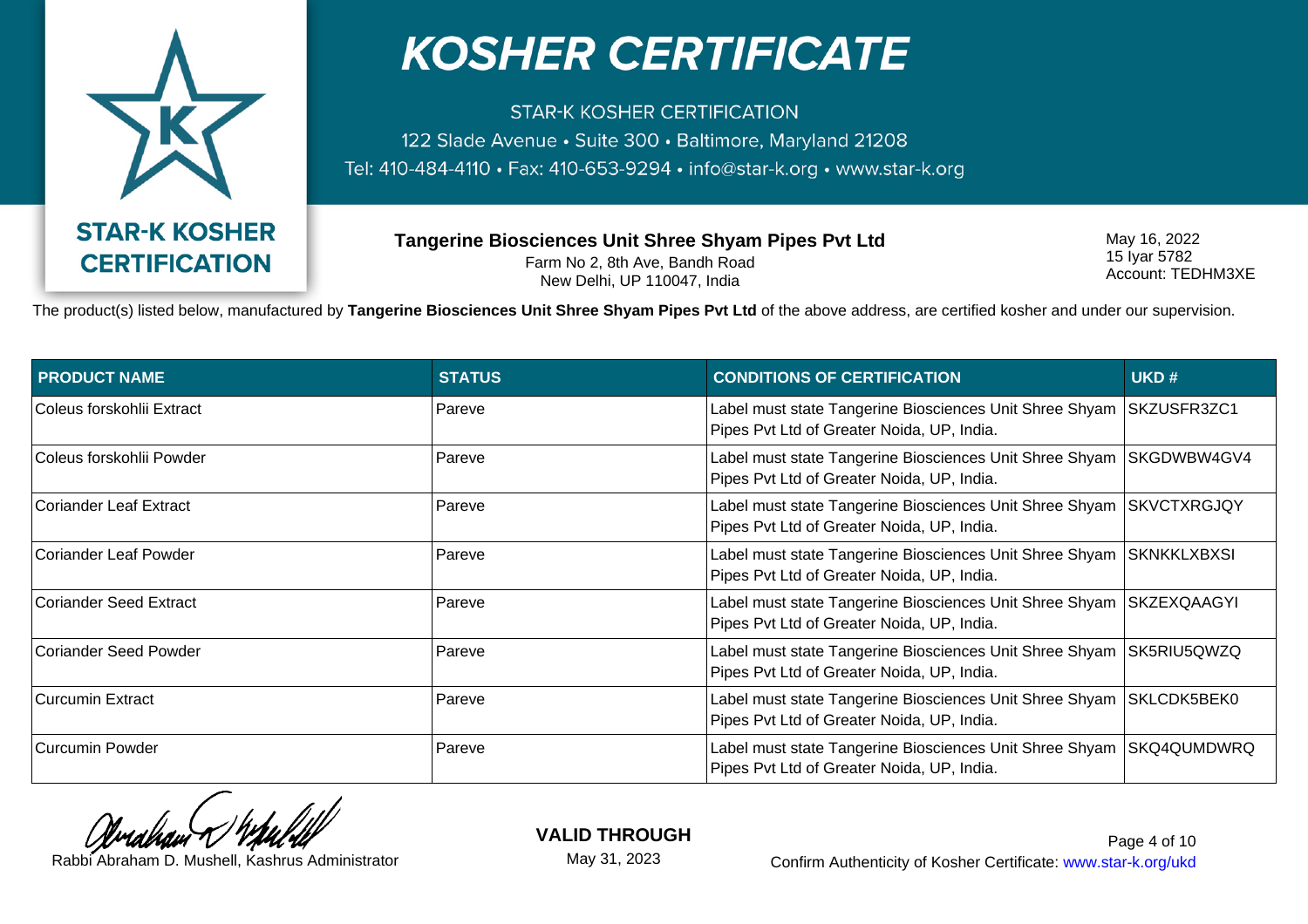

**STAR-K KOSHER CERTIFICATION** 122 Slade Avenue · Suite 300 · Baltimore, Maryland 21208 Tel: 410-484-4110 · Fax: 410-653-9294 · info@star-k.org · www.star-k.org

**Tangerine Biosciences Unit Shree Shyam Pipes Pvt Ltd** Farm No 2, 8th Ave, Bandh Road New Delhi, UP 110047, India

May 16, 2022 15 Iyar 5782 Account: TEDHM3XE

The product(s) listed below, manufactured by **Tangerine Biosciences Unit Shree Shyam Pipes Pvt Ltd** of the above address, are certified kosher and under our supervision.

| <b>PRODUCT NAME</b>           | <b>STATUS</b> | <b>CONDITIONS OF CERTIFICATION</b>                                                                                  | UKD#        |
|-------------------------------|---------------|---------------------------------------------------------------------------------------------------------------------|-------------|
| <b>Fenugreek Extract</b>      | Pareve        | Label must state Tangerine Biosciences Unit Shree Shyam<br>Pipes Pvt Ltd of Greater Noida, UP, India.               | SKHECSQ27N7 |
| Fenugreek Oil                 | Pareve        | Label must state Tangerine Biosciences Unit Shree Shyam SKP3N4Z7VKQ<br>Pipes Pvt Ltd of Greater Noida, UP, India.   |             |
| Frankincense (Olibanum) Oil   | Pareve        | Label must state Tangerine Biosciences Unit Shree Shyam   SKFNIVKYIZ3<br>Pipes Pvt Ltd of Greater Noida, UP, India. |             |
| Garcinia Calcium Salt Extract | Pareve        | Label must state Tangerine Biosciences Unit Shree Shyam   SK2KDE7P8PU<br>Pipes Pvt Ltd of Greater Noida, UP, India. |             |
| <b>Ginger Extract</b>         | Pareve        | Label must state Tangerine Biosciences Unit Shree Shyam   SKN3VJMRCZR<br>Pipes Pvt Ltd of Greater Noida, UP, India. |             |
| Ginger Oil                    | Pareve        | Label must state Tangerine Biosciences Unit Shree Shyam   SKMVFR8BXQC<br>Pipes Pvt Ltd of Greater Noida, UP, India. |             |
| <b>Green Coffee Extract</b>   | Pareve        | Label must state Tangerine Biosciences Unit Shree Shyam   SKHV2MJ08EC<br>Pipes Pvt Ltd of Greater Noida, UP, India. |             |
| <b>Green Coffee Powder</b>    | Pareve        | Label must state Tangerine Biosciences Unit Shree Shyam   SK3K484JMGR<br>Pipes Pvt Ltd of Greater Noida, UP, India. |             |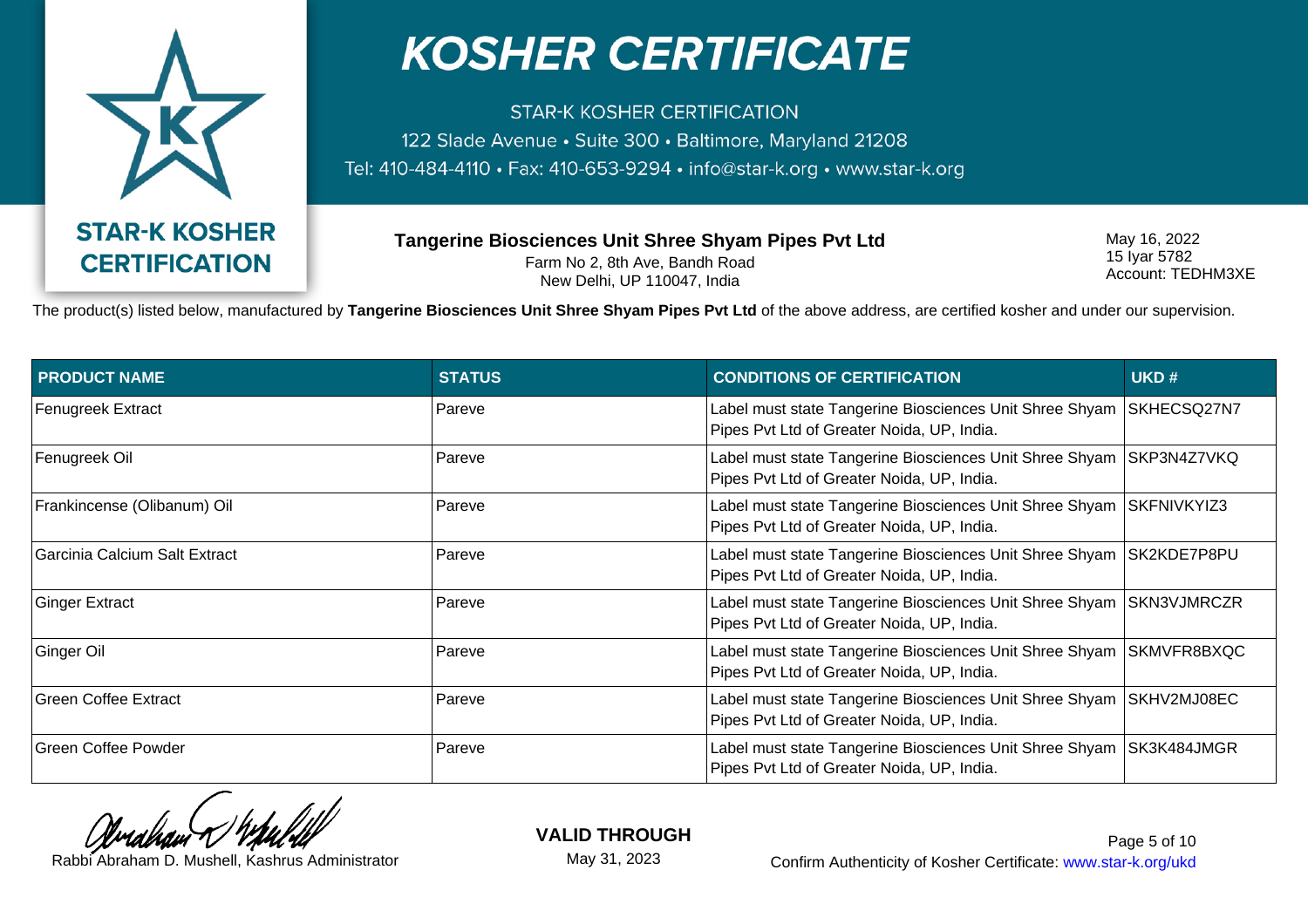

**STAR-K KOSHER CERTIFICATION** 122 Slade Avenue · Suite 300 · Baltimore, Maryland 21208 Tel: 410-484-4110 · Fax: 410-653-9294 · info@star-k.org · www.star-k.org

**Tangerine Biosciences Unit Shree Shyam Pipes Pvt Ltd** Farm No 2, 8th Ave, Bandh Road New Delhi, UP 110047, India

May 16, 2022 15 Iyar 5782 Account: TEDHM3XE

The product(s) listed below, manufactured by **Tangerine Biosciences Unit Shree Shyam Pipes Pvt Ltd** of the above address, are certified kosher and under our supervision.

| <b>PRODUCT NAME</b>       | <b>STATUS</b> | <b>CONDITIONS OF CERTIFICATION</b>                                                                                  | UKD#        |
|---------------------------|---------------|---------------------------------------------------------------------------------------------------------------------|-------------|
| Green Tea Extract         | Pareve        | Label must state Tangerine Biosciences Unit Shree Shyam<br>Pipes Pvt Ltd of Greater Noida, UP, India.               | SK34A1SVG5D |
| <b>Green Tea Powder</b>   | Pareve        | Label must state Tangerine Biosciences Unit Shree Shyam<br>Pipes Pvt Ltd of Greater Noida, UP, India.               | SKYKLCRRL12 |
| Gymnema sylvestre Extract | Pareve        | Label must state Tangerine Biosciences Unit Shree Shyam<br>Pipes Pvt Ltd of Greater Noida, UP, India.               | SK1AU4KHPHP |
| Gymnema sylvestre Powder  | Pareve        | Label must state Tangerine Biosciences Unit Shree Shyam<br>Pipes Pvt Ltd of Greater Noida, UP, India.               | SKVM04D1T3U |
| Lemongrass Oil            | Pareve        | Label must state Tangerine Biosciences Unit Shree Shyam<br>Pipes Pvt Ltd of Greater Noida, UP, India.               | SKCPCGFMWK3 |
| Licorice                  | Pareve        | Label must state Tangerine Biosciences Unit Shree Shyam<br>Pipes Pvt Ltd of Greater Noida, UP, India.               | SKZ12NWDRVG |
| Lutein (Marigold) Extract | Pareve        | Label must state Tangerine Biosciences Unit Shree Shyam<br>Pipes Pvt Ltd of Greater Noida, UP, India.               | SK67U2LJGVS |
| Moringa Extract           | Pareve        | Label must state Tangerine Biosciences Unit Shree Shyam   SKM2GUSW5JL<br>Pipes Pvt Ltd of Greater Noida, UP, India. |             |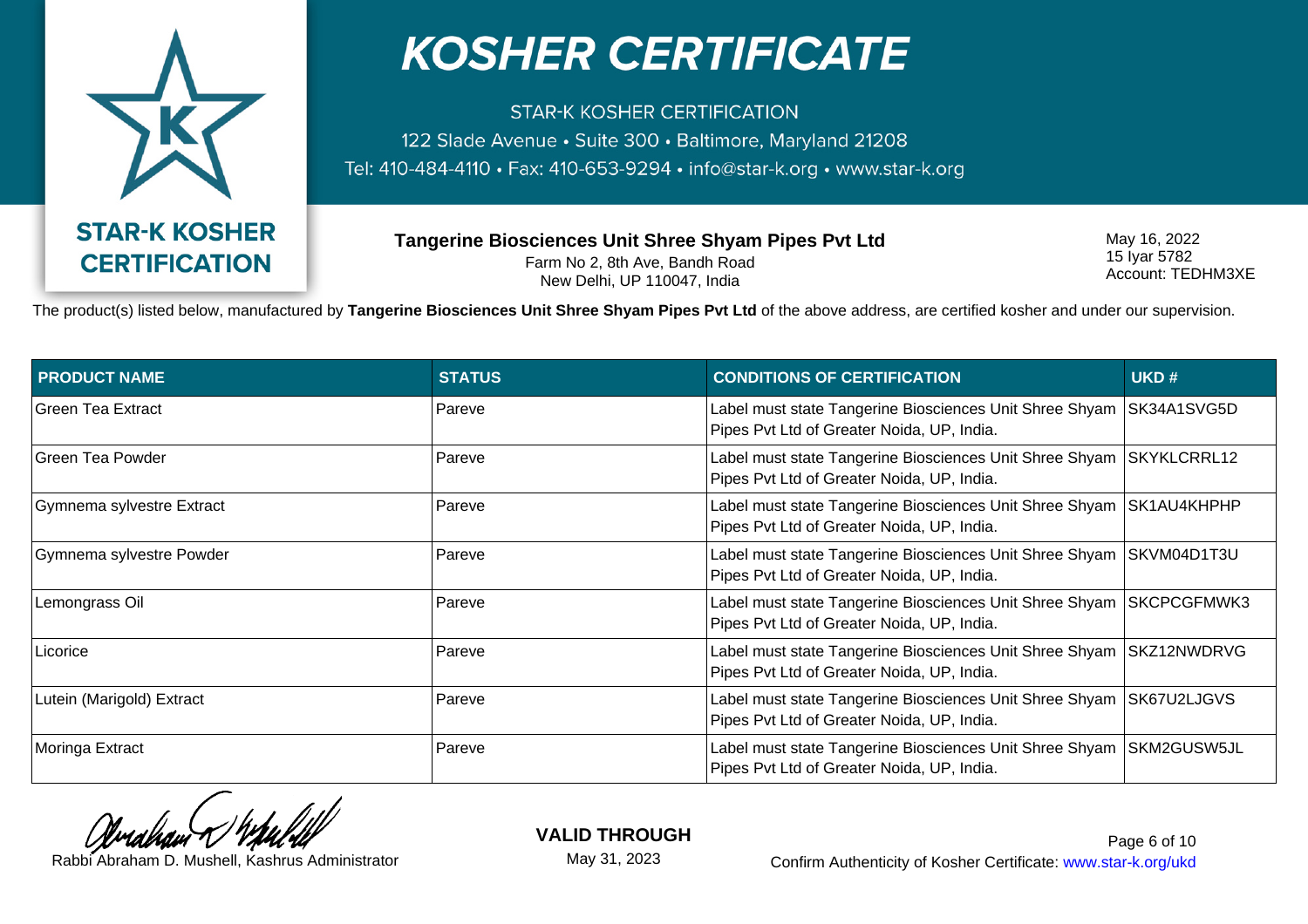

**STAR-K KOSHER CERTIFICATION** 122 Slade Avenue · Suite 300 · Baltimore, Maryland 21208 Tel: 410-484-4110 · Fax: 410-653-9294 · info@star-k.org · www.star-k.org

**Tangerine Biosciences Unit Shree Shyam Pipes Pvt Ltd** Farm No 2, 8th Ave, Bandh Road New Delhi, UP 110047, India

May 16, 2022 15 Iyar 5782 Account: TEDHM3XE

The product(s) listed below, manufactured by **Tangerine Biosciences Unit Shree Shyam Pipes Pvt Ltd** of the above address, are certified kosher and under our supervision.

| <b>PRODUCT NAME</b> | <b>STATUS</b> | <b>CONDITIONS OF CERTIFICATION</b>                                                                                  | UKD#        |
|---------------------|---------------|---------------------------------------------------------------------------------------------------------------------|-------------|
| Moringa Powder      | Pareve        | Label must state Tangerine Biosciences Unit Shree Shyam<br>Pipes Pvt Ltd of Greater Noida, UP, India.               | SKZU3GH8NYQ |
| Mucuna Extract      | Pareve        | Label must state Tangerine Biosciences Unit Shree Shyam<br>Pipes Pvt Ltd of Greater Noida, UP, India.               | SKVH0WMSVW4 |
| Mucuna Powder       | Pareve        | Label must state Tangerine Biosciences Unit Shree Shyam SKAID1AU3JR<br>Pipes Pvt Ltd of Greater Noida, UP, India.   |             |
| Nutmeg Oil          | Pareve        | Label must state Tangerine Biosciences Unit Shree Shyam<br>Pipes Pvt Ltd of Greater Noida, UP, India.               | SKWFJGRM10B |
| Papaya Leaf Extract | Pareve        | Label must state Tangerine Biosciences Unit Shree Shyam SKL0ZUNX3VM<br>Pipes Pvt Ltd of Greater Noida, UP, India.   |             |
| Papaya Powder       | Pareve        | Label must state Tangerine Biosciences Unit Shree Shyam   SK1ZQY8405A<br>Pipes Pvt Ltd of Greater Noida, UP, India. |             |
| Papaya Seed Extract | Pareve        | Label must state Tangerine Biosciences Unit Shree Shyam<br>Pipes Pvt Ltd of Greater Noida, UP, India.               | SKI7UIL7S0S |
| Pomegranate Extract | Pareve        | Label must state Tangerine Biosciences Unit Shree Shyam   SKFN0N4WRI5<br>Pipes Pvt Ltd of Greater Noida, UP, India. |             |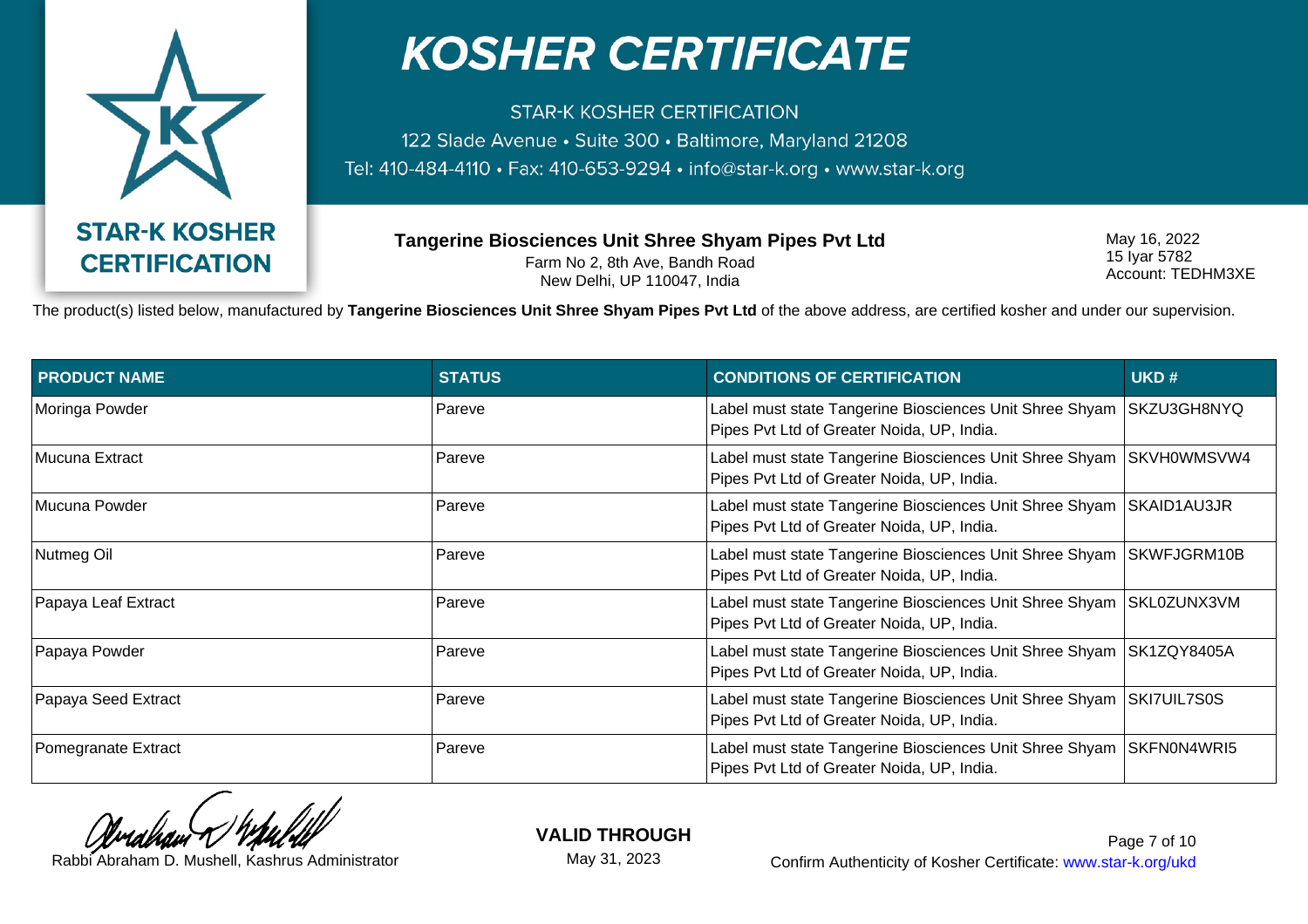

**STAR-K KOSHER CERTIFICATION** 122 Slade Avenue · Suite 300 · Baltimore, Maryland 21208 Tel: 410-484-4110 · Fax: 410-653-9294 · info@star-k.org · www.star-k.org

**Tangerine Biosciences Unit Shree Shyam Pipes Pvt Ltd** Farm No 2, 8th Ave, Bandh Road New Delhi, UP 110047, India

May 16, 2022 15 Iyar 5782 Account: TEDHM3XE

The product(s) listed below, manufactured by **Tangerine Biosciences Unit Shree Shyam Pipes Pvt Ltd** of the above address, are certified kosher and under our supervision.

| <b>PRODUCT NAME</b>     | <b>STATUS</b> | <b>CONDITIONS OF CERTIFICATION</b>                                                                                  | UKD#               |
|-------------------------|---------------|---------------------------------------------------------------------------------------------------------------------|--------------------|
| Psyllium Husk           | Pareve        | Label must state Tangerine Biosciences Unit Shree Shyam<br>Pipes Pvt Ltd of Greater Noida, UP, India.               | SKFP4P6NHCT        |
| Psyllium Husk Powder    | Pareve        | Label must state Tangerine Biosciences Unit Shree Shyam<br>Pipes Pvt Ltd of Greater Noida, UP, India.               | SKB7GNPULS2        |
| Senna Leaf Dried        | Pareve        | Label must state Tangerine Biosciences Unit Shree Shyam<br>Pipes Pvt Ltd of Greater Noida, UP, India.               | SKRCN1CWEYG        |
| Senna Leaf Extract      | Pareve        | Label must state Tangerine Biosciences Unit Shree Shyam<br>Pipes Pvt Ltd of Greater Noida, UP, India.               | SKVN43HZ8VR        |
| Senna Powder            | Pareve        | Label must state Tangerine Biosciences Unit Shree Shyam<br>Pipes Pvt Ltd of Greater Noida, UP, India.               | <b>SKF2AFBJNR2</b> |
| <b>Shilajit Extract</b> | Pareve        | Label must state Tangerine Biosciences Unit Shree Shyam<br>Pipes Pvt Ltd of Greater Noida, UP, India.               | SKL18GBL2AF        |
| Shilajit Powder         | Pareve        | Label must state Tangerine Biosciences Unit Shree Shyam<br>Pipes Pvt Ltd of Greater Noida, UP, India.               | <b>SKRMMHJIHVX</b> |
| Spinach Powder Green    | Pareve        | Label must state Tangerine Biosciences Unit Shree Shyam   SKYH0QN2CGZ<br>Pipes Pvt Ltd of Greater Noida, UP, India. |                    |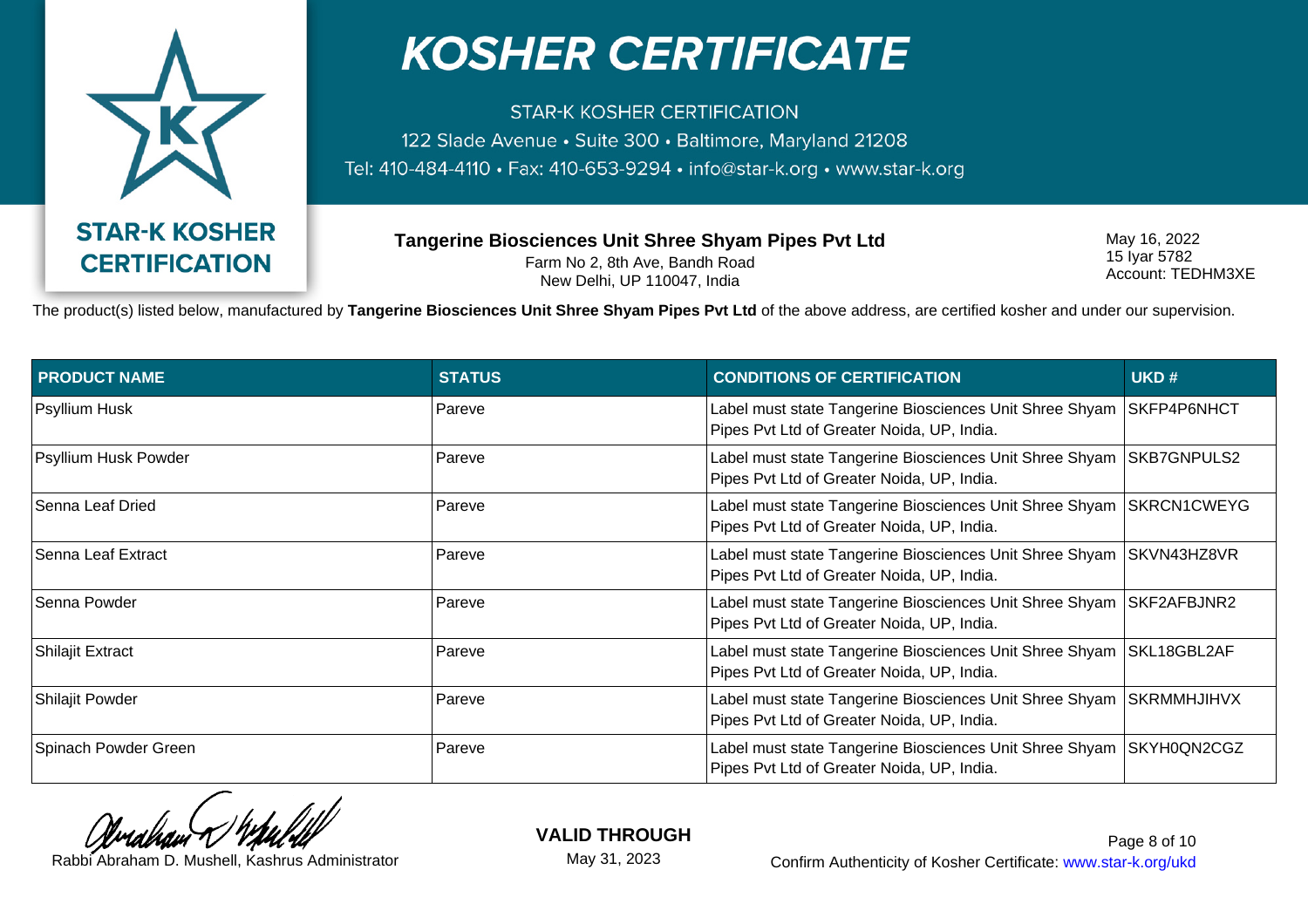

**STAR-K KOSHER CERTIFICATION** 122 Slade Avenue · Suite 300 · Baltimore, Maryland 21208 Tel: 410-484-4110 · Fax: 410-653-9294 · info@star-k.org · www.star-k.org

**Tangerine Biosciences Unit Shree Shyam Pipes Pvt Ltd** Farm No 2, 8th Ave, Bandh Road New Delhi, UP 110047, India

May 16, 2022 15 Iyar 5782 Account: TEDHM3XE

The product(s) listed below, manufactured by **Tangerine Biosciences Unit Shree Shyam Pipes Pvt Ltd** of the above address, are certified kosher and under our supervision.

| <b>PRODUCT NAME</b>          | <b>STATUS</b> | <b>CONDITIONS OF CERTIFICATION</b>                                                                                | UKD#               |
|------------------------------|---------------|-------------------------------------------------------------------------------------------------------------------|--------------------|
| Spinach Powder Red           | Pareve        | Label must state Tangerine Biosciences Unit Shree Shyam<br>Pipes Pvt Ltd of Greater Noida, UP, India.             | SK2KBENU225        |
| Terminalia arjuna Extract    | Pareve        | Label must state Tangerine Biosciences Unit Shree Shyam<br>Pipes Pvt Ltd of Greater Noida, UP, India.             | <b>SKGPLSAHUSI</b> |
| Terminalia bellirica Extract | Pareve        | Label must state Tangerine Biosciences Unit Shree Shyam SKE6T07QVYJ<br>Pipes Pvt Ltd of Greater Noida, UP, India. |                    |
| Terminalia chebula Extract   | Pareve        | Label must state Tangerine Biosciences Unit Shree Shyam<br>Pipes Pvt Ltd of Greater Noida, UP, India.             | SKC5MFD4WAY        |
| Terminalia chebula Powder    | Pareve        | Label must state Tangerine Biosciences Unit Shree Shyam<br>Pipes Pvt Ltd of Greater Noida, UP, India.             | SKEM81NRMAF        |
| <b>Tribulus Extract</b>      | Pareve        | Label must state Tangerine Biosciences Unit Shree Shyam SKKGGS55U7I<br>Pipes Pvt Ltd of Greater Noida, UP, India. |                    |
| <b>Tribulus Powder</b>       | Pareve        | Label must state Tangerine Biosciences Unit Shree Shyam<br>Pipes Pvt Ltd of Greater Noida, UP, India.             | SKGCMVSYKZ5        |
| <b>Triphala Extract</b>      | Pareve        | Label must state Tangerine Biosciences Unit Shree Shyam SKTBKR5ASPE<br>Pipes Pvt Ltd of Greater Noida, UP, India. |                    |